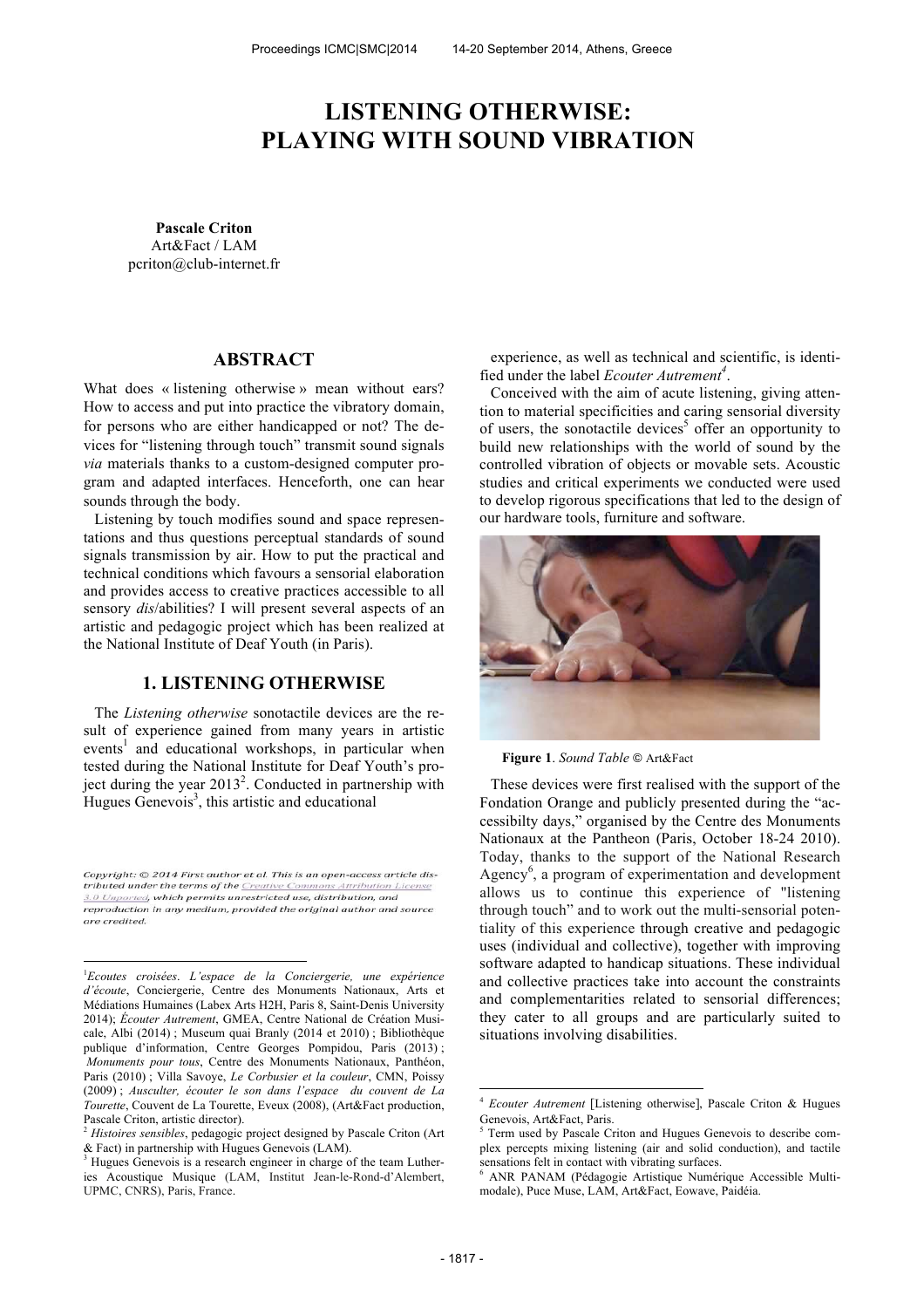### **2. THE SONOTACTILE DEVICES**

The sonotactile devices used during the deaf youth's program include *Sound Tables*<sup>7</sup> (see Figure 1) and *Listening station<sup>8</sup>* (see Figure 2) that enable one to listen and communicate *via* materials. Unlike normal listening, which occurs through the air and channels through the ear's hearing system, these devices provide sound information through physical contact. The *Sound Tables* are equipped with devices that set the material itself of wooden planks in vibration. Unlike speakers, that set air in movement, these *Sound Tables* transmit information *via* the wood.

Likewise, the solid *Listening Stations* are devices that enable one to perceive sound through bone conduction. A vibrating metal rod, in contact with one's chin or other parts of the head, enable one to become aware of extremely precise sound information, without air conduction.



**Figure 2**. *Listening Station* ! Art&Fact

Sonotactile listening is a mixed listening experience, which enriches usual listening linked to the air propagation of sound, providing access to vibration by contact and bone conduction. Therefore, invited to experience active listening, the listener, in all her/his sensorial and cultural diversity, explores new possibilities of perception, literally and previously unheard.

### **3. A MULTIMODAL INSTRUMENT**

The sonotactile devices *Ecouter Autrement*, *Sound tables* and the solid *Listening station* are all controlled by software that enables an audio-visual range and a potential for electro-acoustics associated with vibratory return. Thus connected, devices form a "multimodal instrument" designed to give everyone the possibility of *vibrasonorous 9* reception adapted to her/his sensory situation.

 $\overline{a}$ 

The goal is to provide access to individual and collective creative musical practices, allowing the mixing of sensorial differences. In this perspective, we have developed an approach based on multimodal sensorial elaboration combining audio, tactile and visuals. Vibratory reception made possible by the sonotactile devices combines multiple and reciprocal sensorial skills. The goal is to develop active listening through contact and to access the ability to produce, visualize, recognize and transform the vibratory and sound contents.

To meet these goals, the process incorporates the interrelationship between microphones, recording, video projector and vibratory devices. The software allows linking the recording, diffusion and visualization of sound, as well as direct access to the analysis, editing and processing thereof. The software features always take into account the needs of combined integration of signs *and* senses (feelings), in reference to vibratory reception. Software adaptability enables a great transitivity adapted to the constraints related to sensorial differences, but also to their potential mixing.

### **4.** *VIBRASONOROUS* **MEDIATION**

Parallel to such corporal exploration, it is also possible to transform vibratory sound contents and to modulate them in relation to one's own perception. Tactile interfaces (tablet, joysticks, etc.) allow one to convert sound and play devices like an "instrument" with one player or more; the listening and sound producing devices enable one to 'enter' the sound, by filtering it, speeding it up, adjusting effects to elaborate proper sensations [1].



**Figure 3**. Pedagogic workshop at the National Institute of Deaf Youth (Paris) @ Art&Fact

Experience with young deaf persons has allowed us to measure how vibratory mediation is a relevant vector for cognitive integration [2]. For example, the functionality of recording associated with vibratory return allows the hearing deficient to elaborate a recognizable and storable memory of *vibrasonorous* imprints. Visualization combined with tactile reception will recall and allow the analysis of imprints, but also the possibility of their transformation (treatment) and thus new *vibrasonorous* distributions. Features usually identified from the hearing perspective are here involved in a sensitive process moving

<sup>7</sup> Designed by Hugues Genevois, team Lutherie Acoustique Musique (LAM, Institut Jean-le-Rond-d'Alembert, UPMC, CNRS), Paris, France.

<sup>8</sup> Designed by Francois Gautier, Hervé Mézière, Marie-Hélène Moulet (engineers) & Thomas Bonnenfant (design) Acoustic Laboratory of Maine University (LAUM) and National Superior School of Engenners of Le Mans (ENSIM), France.

<sup>&</sup>lt;sup>9</sup> Term used by Pascale Criton and Hugues Genevois to describe mixed listening (air and solid conduction).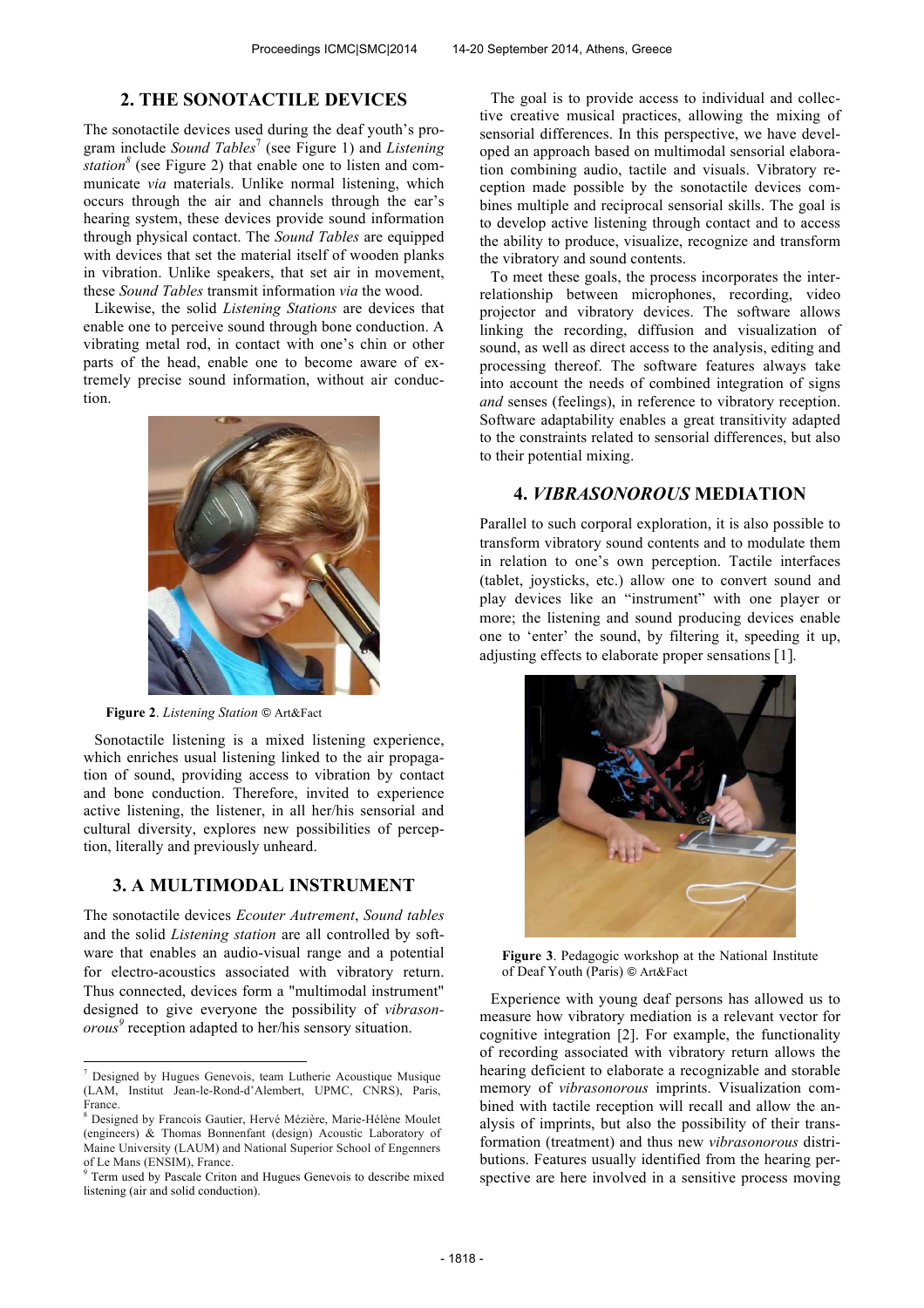to bone conduction receptors and mechanical skin receptors. The sensorial association renewed by the tactile dimension [3] awakens open *vibrasonorous* representations. The role of interfaces becomes that of an adjustment of the feel, a regulation of complex sensations, but also of an accessible exploration of non-standardized association.

## **5. LISTENING TROUGH TOUCH**

If the functioning of the ear has been extensively studied, our sensitivity to sounds and vibrations through touch is much less well known, perhaps because touch is based on very complex and various mechanisms [4]. Experience with sonotactile devices shows that listening through touch is different depending on the shape, material and body positions that the device suggests. Depending on one's posture, the imagination as well as sensations will be stimulated differently [5].

#### **5.1 Postures and Solid Listening**

Each participant explores "solid listening" by placing either their hands and/or their elbows on the *Sound Tables* (see Fig.1 & 4) or their upper body (forehead, chin) on the solid *Listening Station* (see Fig. 2).

Listening on the wooden table calls for relaxation. The body surrenders, with the chest resting, and head and arms in contact with the wood. Exploring listening through touch leans towards musing: objects speak to us, transmit signals from elsewhere. Reception on *Sound Tables* is mixed: both diffusion - as a speaker -, and solid reception (see Figure 4). The table allows several persons to gather, invites to share her/his feelings and promotes interactivity between participants.



**Figure 4**. Posture on *Sounding Table*. Pedagogic workshop at the National Institute of Deaf Youth. © Art&Fact

Listening on the *Station* calls a tonic posture: standing or sitting, the upper chest remains straight. This position incites a tendency to move, a swaying of the whole body, a desire to dance. Concentration is focused on a point of contact – forehead, cheeks, chin – and the individual actively seeks out sound propagation in her/his body (see Figure 5). The *Listening station* enable one to receive very precise sound information – the voice, noise, music – and to plunge into it. The sound transmitted to the cranial region and skeleton, manifested by an intimate listening sensation as "internal" body reminiscent of listening to our own voice [6]. This feeling is very present here and modifies the usual representation of our body in space, moving borders from outside and from within [7].



**Figure 5**. Posture on *Listening Station* ! Art&Fact

# **6.** *HISTOIRES SENSIBLES***, AN ARTISTIC AND PEDAGOGIC PROJECT**

*Histoires sensibles* is an artistic and pedagogic project that has been realized at the National Institute of Deaf Youth in Paris during the 2012-2013 academic year [2]. This artistic and educational project designed by Pascale Criton was offered to young persons with hearing impairment to three classes of the Institute (6th, 4th, 3rd), to participate to a *vibrasonorous* creation using an ensemble of custom-made sonotactile devices $10$ .

#### **6.1 Multimodal Sensory Development**

As we have seen, sonotactile devices have been designed for a *vibrasonorous* sensorial approach and meet the requirements of multimodal learning (audio, visual and tactile) adapted to different situations of disability (mental, motor and sensory) and, in this case, to hearing impairment. These instruments, both receivers and transmitters, allow participants to perceive and control vibrations and achieve interactive sound productions.

For this pedagogic project, and thanks to such innovative tools, we aim to establish conditions for sensorial elaboration and search of musical possibilities for young people with hearing impairment: cognitive development, practices, creativity. In this particular context tool's

j

<sup>10</sup> *Histoires sensibles* received a state commission from the French Ministery of Culture and Communication.